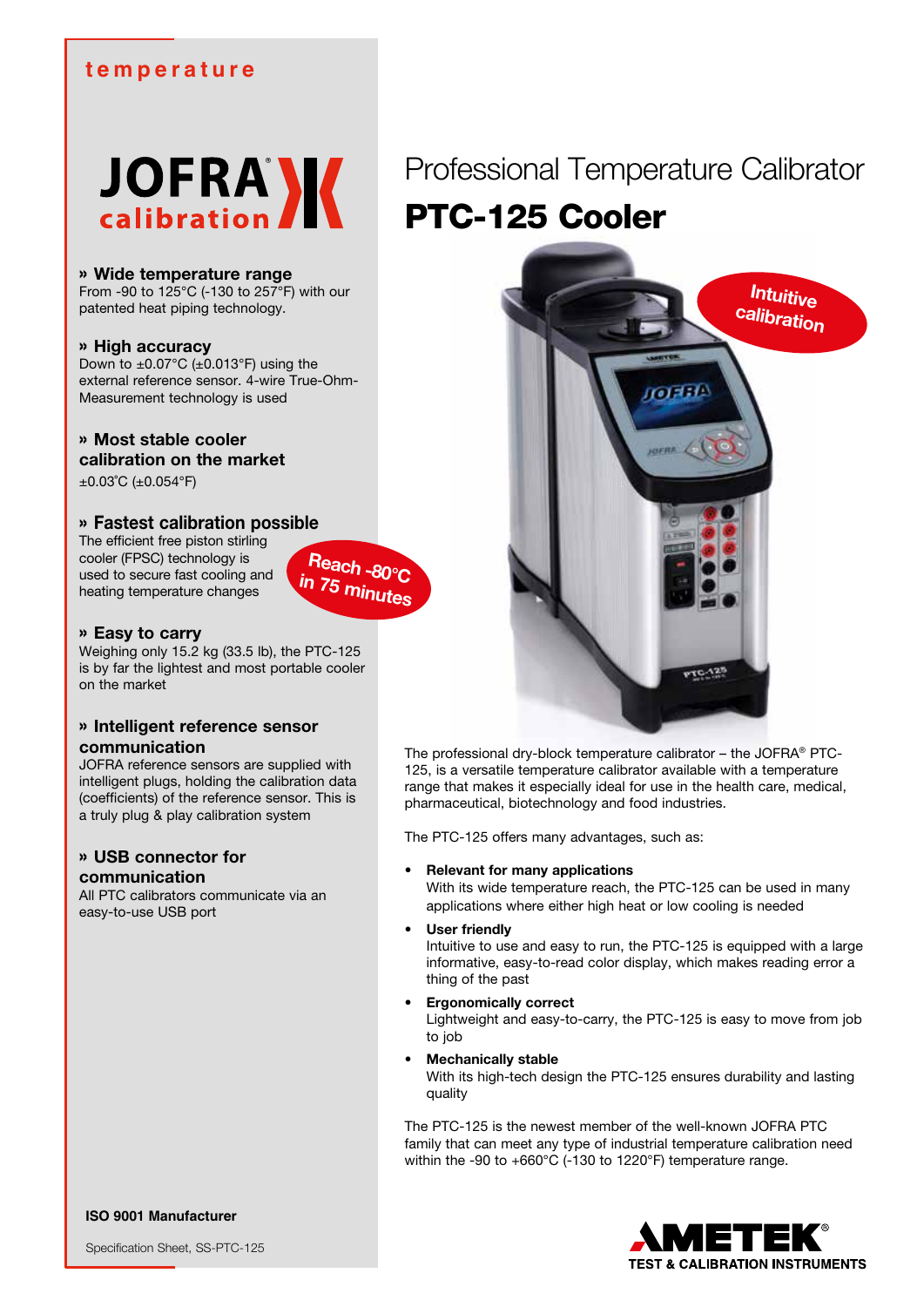

## **Standard features**

#### **Great temperature homogeneity**

The PTC series of calibrators provides precision temperature calibration of sensors, whatever the type or format.

The JOFRA PTC-series features our well-known active dualzone heating technology. Each heating zone is independently controlled for precision temperature calibration. The homogeneity in the lower part is close to that of a laboratory liquid bath. The lower zone ensures optimum heat dissipation throughout the entire calibration zone. The upper zone compensates for heat loss from the sensor-under-test and from the open top. This design also eliminates the need for extra insulation of sensors-under-test and makes it possible to calibrate any type of mechanical sensors.

#### **Wide temperature range**

The PTC-125 performs calibration over a wide temperature range starting from -90°C and up to 125°C (-130 to 257°F). The patented technology makes it possible to perform calibration of sensors in applications ranging from ultra-coolers to sterilization sensors (SIP).

#### **Fastest temperature calibration**

Time is money! This is why all the new PTC calibrators heat and cool faster than all other calibrators on the market. This saves you both in production downtime and general calibration costs.



#### **Intelligent reference sensor communication**

The JOFRA STS-150 intelligent reference sensor contains all individual calibration data regarding the sensor.

This means that the time-consuming coefficient downloading sequence with risk of errors is no longer necessary. As well, the user can change the reference sensor and be up and running immediately.

With these intelligent reference sensors, AMETEK has eliminated a source of error and the system is now a fail-safe plug & play calibration system.

#### **Intelligent recalibration information, IRI**

In order to comply with ISO, SOP's and FDA, it is imperative that the calibration equipment never exceeds the expiry date of the calibration certificate. The PTC calibrator is, when switched on, constantly checking calibration dates on the calibrator as well as for the connected STS sensors. If the calibration period has expired, a warning will appear in the display. This feature prevents costly consequence evaluation.

#### **USB connector for communication**

Another PTC feature is the USB connection that facilitates easy communication with the calibration management software JOFRACAL. The USB connection also supports easy download of future firmware upgrades.

The USB connection provides fast and easy access to all laptops without the need for RS-232 to USB converters.

Future-proof through e.g. a flash capability for easy firmware upgrades as well as already integrated LAN communication, SD-card slot and USB host connectors.

#### **Efficient cooling technology**

The PTC-125 with both heating and cooling capabilities features the FPSC (Free piston stirling cooler) as the cooling source.

It is much more efficient than thermo-electric (Peltier) coolers.

#### **Easy to read & user friendly**

The new 5.7" full color VGA display is large, bright and very easy to read – even from a distance. The main temperatures, like SET, READ, TRUE and SUT (sensor-under-test), are always displayed at all stages of the programming or calibration procedure.

The navigation is menu-driven and very logical to use and the display shows important information needed for the current function in use. The communication window pops up and is followed by discrete sound messages.

The display contains detailed information at a glance, such as:

- Stability status
- Real time clock
- Serial number of reference sensor
- Sensor-under-test status

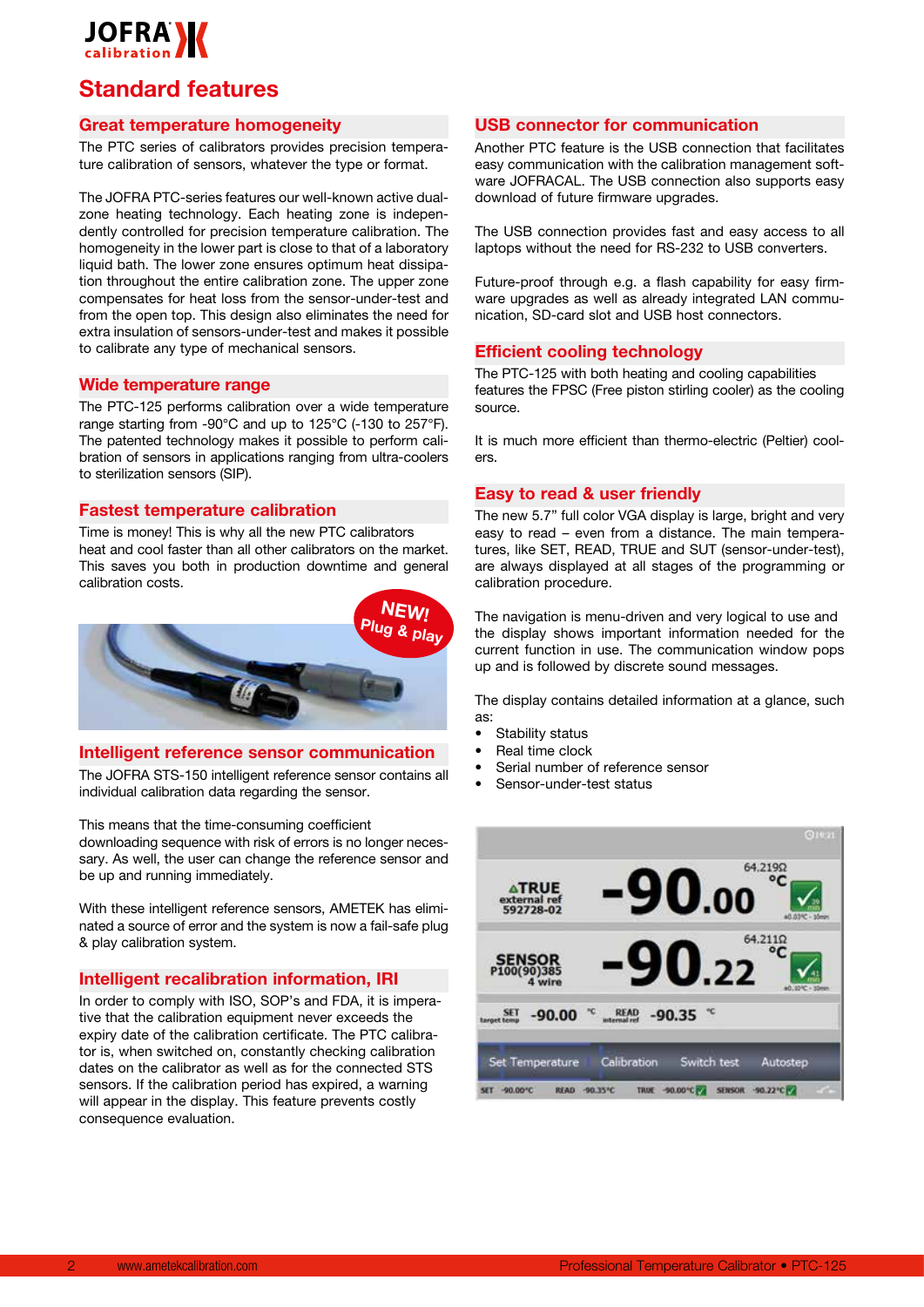

## **Easy to carry**

A calibrator is carried from one job to another and therefore it needs to weigh as little as possible. AMETEK has designed the PTC calibrators to be lightweight and easy to carry, without compromising quality, durability or functionality.

The PTC-125 weighs only 15.2 kg, making it one of the lightest ultra coolers on the market.

## **SET-Follows-TRUE (Models B & C only)**

The "SET-Follows-TRUE" mode makes the instrument tune in to the temperature reading of the external reference "TRUE" meets the desired "SET" temperature. This feature is important when it is critical that the temperature of the calibration zone matches the desired temperature when measured with accurate external reference sensors.

#### **Reading of sensor-under-test (Model B only)**

Model B is equipped with a built-in accurate measuring circuit for sensor-under-test (input), which enables measurement of virtually any type of temperature sensors including: Resistance thermometers (RTD), thermocouples (TC), transmitters, milliamps (mA) and thermostats.

PTC calibrators can be user-programmed from the keyboard for fully-automatic sensor calibrations. Once the unit is programmed, the instrument is self-operating and performs the configured calibration routine. All calibration data and results are stored and can be read on the display.

#### **Switch test (Model B only)**

Users may perform a thermoswitch test and find "Open", "Closed" and the hysteresis (deadband) automatically. The instrument retains the last 20 test results.

#### **Auto stepping**

Up to 20 different temperature steps may be programmed including the hold time for each step. Upon completion of an auto-step routine, the user can read the results for the sensor-under-test on the PTC display. Results from twenty auto-step calibrations can be held.

The "Set temperature" feature allows the user to set the exact desired temperature with a resolution of 0.01°C (0.002°F).

#### **Instrument setups**

The PTC series allows the user to store up to 10 complete instrument setups. You may store all types of information including temperature units, stability criteria, use of external reference sensors, resolutions, sensors-under-test (SUT), conversions to temperature, display contrasts, etc. The setup may be recalled at any time.

#### **Maximum and minimum temperatures**

From the setup menu, the user can select the maximum and minimum temperature limit for the calibrator. This function prevents damage to the sensor-under-test caused by excessive temperatures and it helps reduce sensor drift from exposure to too high temperatures. This feature can be locked with an access code.

#### **Enhanced stability**

A stability indicator shows when the PTC calibrator has reached the desired temperature and is stable. The user may change the stability criteria for the external reference and the sensor-under-test quickly and simply. The stability criterion is the user's security of a correct calibration. A count-down timer is displayed next to the temperature read-out.

## **Specially-designed carrying case**

AMETEK has designed an all-in-one carrying case that makes it possible to store the STS reference sensor in the carrying case with optimal physical protection. There is room for inserts and insulation plugs to cover all sensorunder-test dimensions and compartments for the wires, manuals, certificates, plugs, insert tools, etc.

All compartments are specially designed to hold the above-mentioned items (5 inserts). This makes it easy to keep track of all your accessories.

For optimum protection of the calibrator and the accessories, the compartments are designed to hold the accessories firmly in place during transportation.



### **JOFRACAL calibration software**



JOFRACAL is a highly versatile calibration software that is supplied together with the PTC calibrator. The software ensures easy calibration of all kind of temperature sensors, such as RTD´s, thermocouples, transmitters and thermoswitches.

Furthermore, it can be used for pressure calibration i.e. pressure gauges and pressure switches.

In conjunction with JOFRACAL, PTC calibrators can:

- Operate as a stand-alone instrument, using advanced calibration routines without the assistance of a personal computer on site. The work order functionality
- Prevent unauthorized changes to a calibration routine. Personnel who are not authorized to alter a calibration routine cannot do so

Once all calibrations are completed, the data may be uploaded to JOFRACAL for printing of certificates. The data collected may be stored on the personal computer for later recall or analysis.

JOFRACAL offers extended output formats of the captured calibration data such as PDF file format and ASCII/ semicolon separated text format for further processing and calculation of data in spreadsheets and word processors.

#### **Free download at www.jofra.com**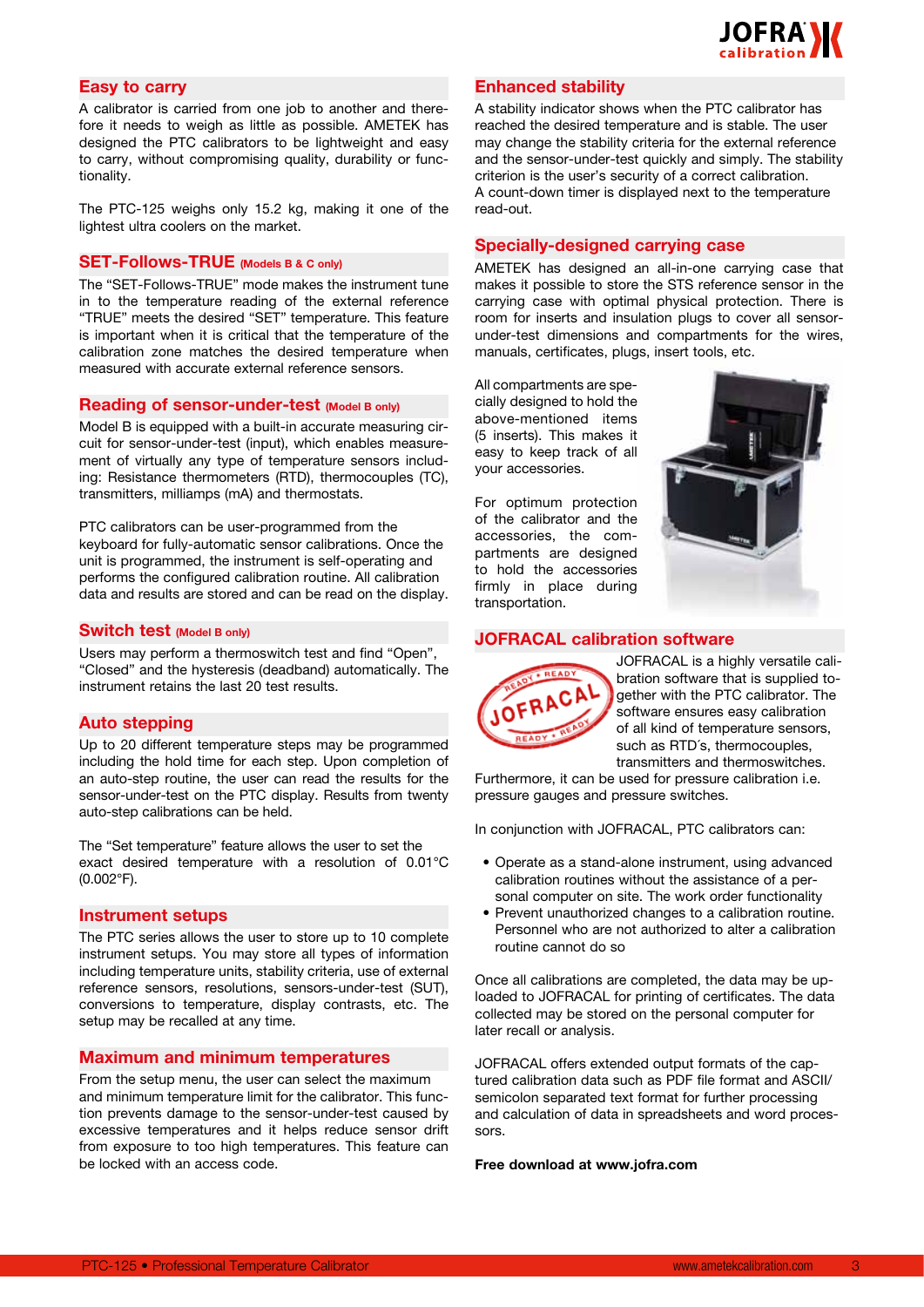

## **Optional features**

### **Unique reference sensors**

The STS-150 reference sensor is designed with a 90˚-angled rod to fit the calibrator so it is only slightly higher than the top of the PTC calibrator.

The unique design makes it possible to calibrate threaded sensors and sensors with connection heads without any problems. STS-150 reference sensors also alert you when your calibration has expired.

#### **Increased capacity with JOFRA ASM**

Using the PTC series together with the ASM, Advanced Signal Multi-scanner, offers a great time-saving automatic solution to calibrate multiple temperature sensors at the same time. The ASM series is an eight channel scanner controlled by JOFRACAL software on a PC. Up to 3 ASM units can be stacked to calibrate up to 24 sensors at a time. It can handle signals from 2-, 3- and 4 wire RTD's, thermocouples, transmitters, temperature switches and voltage.



#### **Sensor support rod**

The support rod is lightweight and easy to mount on the PTC. Two fixing holes are integrated in the calibrator where the support rods can be mounted.



#### **Multi-hole insert kits**

Two special multi-hole insert kits have been developed to comply with calibration of almost any sensor diameter without having to buy numerous inserts.

The first kit is a metric insert kit consisting of four inserts covering all diameters from 3 to 13 mm. The other is an imperial insert kit consisting of three inserts covering six different sizes from 1/8" to 7/16".

All inserts have holes for STS reference sensors.

#### **Optional PTC firmware package, U1**

*Optional feature for B model only. See Option U1 in ordering code.*

The PTC calibrator can be supplied with additional functionality.

- 1. Engineering units in display
- 2. Work order functionality
- 3. Additional sensor under test input types\*

\*Pt10(90)385, Pt50(90)385, Pt200(90)385, Pt500(90)385, Pt50(90)391, M50(90)428, M100(90)428, Pt100 Mill and YSI-400

*Upon buying the User Interface functionality, U1, the following three capabilities are enabled.*

#### **Documenting temperature calibrator**

*Optional feature for B model only. See Option U1 in ordering code.* 

The PTC calibrator can store calibration procedures and may be taken out to the process site without bringing a personal computer.

This allows the PTC calibrator to:

- Operate as a stand-alone instrument, using advanced calibration routines without the assistance of a personal computer on site. This is the work order functionality
- Prevent unauthorized changes to a calibration routine. Personnel who are not authorized to alter a calibration routine cannot do so

Once all calibrations are completed, the data may be uploaded to the JOFRACAL for printing of certificates. The data collected may be stored on the personal computer for later recall or analysis.

#### **As found/As left**

*Optional feature for B model only. See Option U1 in ordering code.* 

On the B model you can, when running a calibration initiated from a work order, select the calibration as an As Found or an As Left calibration.

## **Calibration of indication devices**

*Optional feature for B model only. See Option U1 in ordering code.* 

When calibrating the B model an indicating device in the work order mode, users may key in the results during or after the test. Using the "Calibration info" function, the user may view the complete calibration task, including the "Scenario" before the calibration takes place.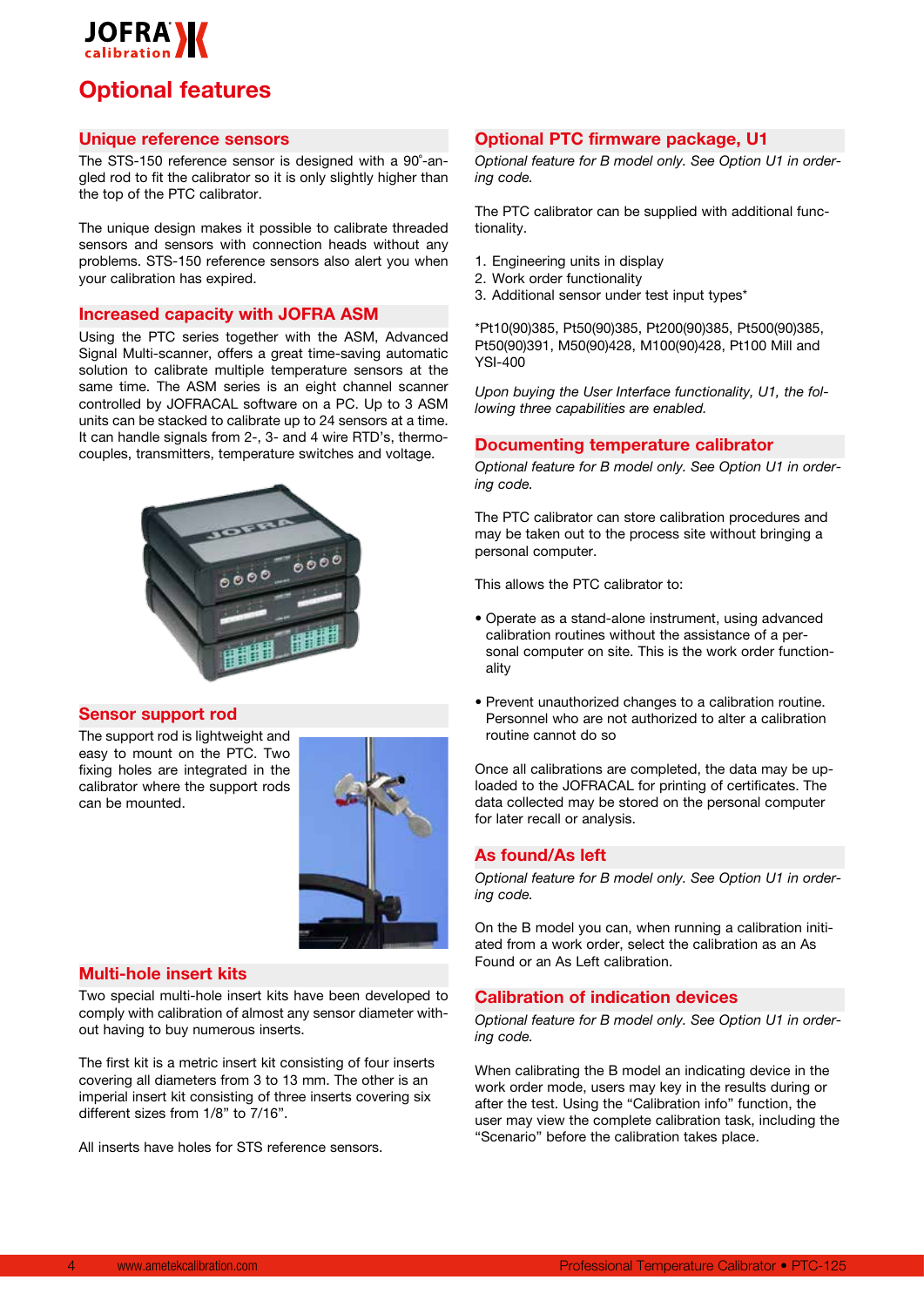

## **Superiour Temperature Reference Sensor JOFRA STS-150**





## SPECIFICATIONS STS-150 A 912

#### **Temperature range**

|--|--|--|--|--|

#### **Accuracy**

Hysteresis<sup>1)</sup> @ 0°C / 32°F ............................. 0.01°C / 0.02°F Long term stability<sup>2)</sup> @ 0°C / 32°F.... typ. 0.016°C / 0.029°F Repeatability1).......................................... 0.004°C / 0.007°F <sup>1)</sup> When used in the range -90 to 125°C / -130 to 257°F

<sup>2)</sup> When exposed to 125°C / 257°F for 100 hours. Stability will depend on actual use of the sensor.

#### **Sensing element**

Type............................................................................PT100

#### **Response time**

|  | STS-150 A (4 mm / 0.16 in): $T_{0.9}$ (90%) 18 sec. |
|--|-----------------------------------------------------|

#### **Dimensions**

#### **Standard delivery**

STS-150 A sensor Plastic protection case Accredited certificate Cable Manual

**Compatible JOFRA instruments**

DTI-050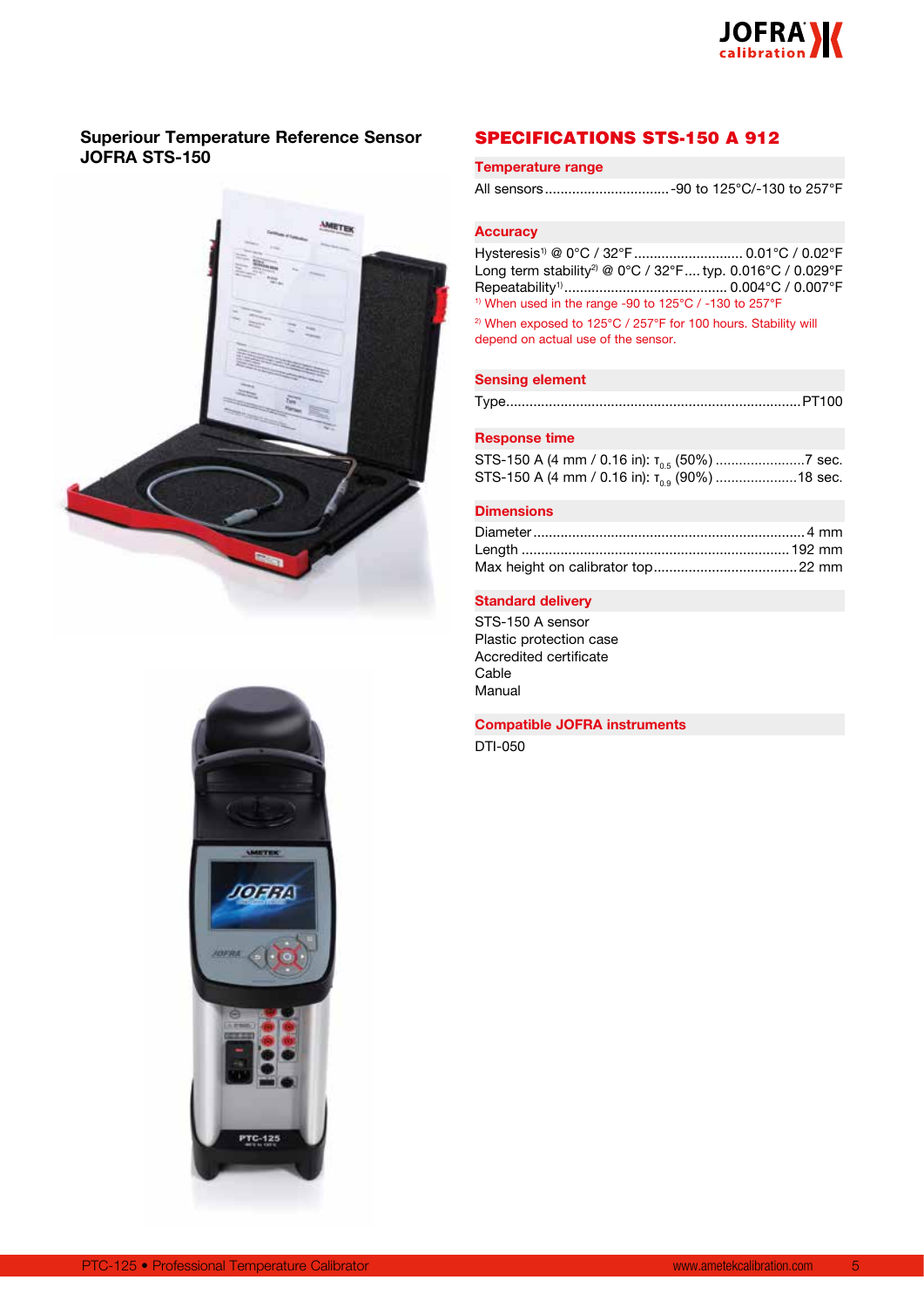

## FUNCTIONAL SPECIFICATIONS

#### **Temperature range**

@ ambient temp. 0°C/32°F ......-90 to 125°C/-130 to 257°F @ ambient temp. 23°C/73°F ....-90 to 125°C/-130 to 257°F @ ambient temp. 40°C/104°F ....-73 to 125°C/-99 to 257°F Patented heating technology; Patent No.: EP2074374/US8342742

#### **Accuracy (model B & C) with external STS ref. sensor**

PTC-125 B & C.......................................... ±0.07°C/±0.13°F 12-month period. Relative to reference standard. Specifications by use of the external JOFRA STS-150 reference sensor.

#### **Accuracy with internal reference sensor**

## **Stability**

PTC-125 .................................................±0.03°C/±0.054°F1) Measured after the stability indicator has been on for 15 minutes. Measuring time is 30 minutes.

#### **Radial homogeneity (difference between holes)**

#### **Resolution (user-selectable)**

|--|--|--|--|--|--|--|--|--|

#### **Temperature unit in display**

|--|--|--|--|--|--|--|

#### **Heating time**

| PTC-125 | -90 to 23°C/-130 to 73°F 15 minutes |  |
|---------|-------------------------------------|--|
|         | 23 to 125°C/73 to 257°F 13 minutes  |  |

#### **Cooling time**

| PTC-125 | 125 to 23°C/257 to 73°F 40 minutes                               |
|---------|------------------------------------------------------------------|
|         | 23 to -80°C/73 to -112°F 75 minutes                              |
|         | $-80$ to $-90^{\circ}$ C/ $-112$ to $-130^{\circ}$ F  30 minutes |
|         | 23 to -90°C/73 to -130°F 105 minutes                             |
|         | 125 to -90°C/257 to -130°F 145 minutes                           |

#### **Time to stability (approx.)**

```
PTC-125 ............................................................. 10 minutes
```
#### **Immersion depth**

|--|--|--|--|--|

## INPUT SPECIFICATIONS

All input specifications apply to the dry block of the calibrator running at the respective temperature (stable plus an additional 20 minute period). Input specifications are not applicable to the PTC-A models.

#### **RTD reference input (B & C models only)**

|  | Type 4-wire RTD with true ohm measurements <sup>1)</sup> |
|--|----------------------------------------------------------|
|  |                                                          |
|  | Accuracy (12 months)  ± (0.003% rdg. + 0.0007% F.S.)     |

| <b>RTD Type</b> | Temperature |        | 12 months |       |
|-----------------|-------------|--------|-----------|-------|
|                 | °C          | ∘⊏     | °C        | ∘⊏    |
| Pt100           | $-90$       | $-130$ | ±0.02     | ±0.03 |
| reference       |             | 32     | ±0.02     | ±0.03 |
|                 | 125         | 257    | ±0.02     | ±0.04 |

*Note 1: True ohm measurement is an effective method to eliminate errors from induced thermoelectrical voltage.*

#### **RTD sensor-under-test input (B model only)**

| Accuracy (12 months) ± (0.006% Rdg.+0.002% F.S.)                         |
|--------------------------------------------------------------------------|
|                                                                          |
| Accuracy (12 months) $\pm (0.006\% \text{ Rdg.} + 0.005\% \text{ F.S.})$ |
|                                                                          |

| <b>RTD Type</b> | Temperature |        | 12 months |       |
|-----------------|-------------|--------|-----------|-------|
|                 | °C          | °F     | °C        | °F    |
| Pt1000          | $-90$       | $-130$ | ±0.06     | ±0.11 |
|                 | 0           | 32     | ±0.07     | ±0.12 |
|                 | 125         | 257    | ±0.08     | ±0.14 |
| Pt500           | $-90$       | $-130$ | ±0.11     | ±0.20 |
|                 | O           | 32     | ±0.13     | ±0.22 |
|                 | 125         | 257    | ±0.13     | ±0.24 |
| Pt100           | $-90$       | $-130$ | ±0.03     | ±0.06 |
|                 | 0           | 32     | ±0.04     | ±0.06 |
|                 | 125         | 257    | ±0.05     | ±0.08 |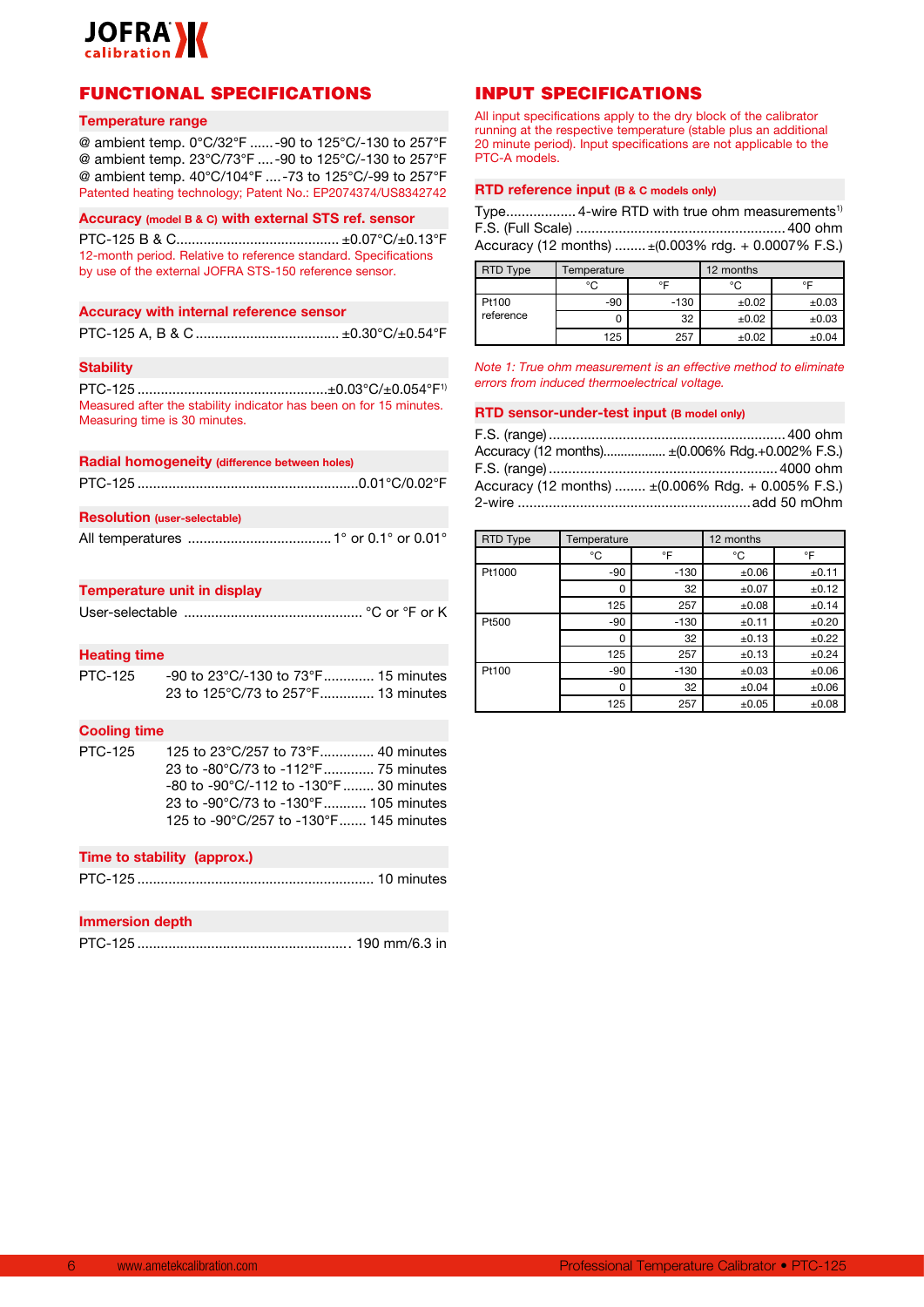

## **Thermocouple input**

| Thermocouple types  E, J, L, K, N, R, S, T, U, B  |  |
|---------------------------------------------------|--|
|                                                   |  |
|                                                   |  |
| Accuracy (12 months)  ± (0.02% Rdg. + 0.01% F.S.) |  |

| <b>TC Type</b> | Temperature |        | 12 months* |       |
|----------------|-------------|--------|------------|-------|
|                | °C          | °F     | °C         | °F    |
| E              | $-90$       | $-130$ | ±0.19      | ±0.34 |
|                | 0           | 32     | ±0.13      | ±0.24 |
|                | 125         | 257    | ±0.14      | ±0.24 |
| J              | $-90$       | $-130$ | ±0.21      | ±0.37 |
|                | 0           | 32     | ±0.15      | ±0.28 |
|                | 125         | 257    | ±0.17      | ±0.30 |
| Κ              | $-90$       | $-130$ | ±0.27      | ±0.49 |
|                | 0           | 32     | ±0.20      | ±0.35 |
|                | 125         | 257    | ±0.22      | ±0.39 |
| T              | $-90$       | $-130$ | ±0.29      | ±0.52 |
|                | 0           | 32     | ±0.20      | ±0.36 |
|                | 125         | 257    | ±0.18      | ±0.33 |
| R              | $-50$       | $-58$  | ±2.06      | ±3.72 |
|                | 0           | 32     | ±1.44      | ±2.60 |
|                | 125         | 257    | ±1.01      | ±1.82 |
| S              | $-50$       | $-58$  | ±1.87      | ±3.36 |
|                | 0           | 32     | ±1.42      | ±2.55 |
|                | 125         | 257    | ±1.03      | ±1.86 |
| N              | $-90$       | $-130$ | ±0.38      | ±0.69 |
|                | 0           | 32     | ±0.30      | ±0.54 |
|                | 125         | 257    | ±0.28      | ±0.50 |
| U              | $-90$       | $-130$ | ±0.27      | ±0.49 |
|                | 0           | 32     | ±0.20      | ±0.35 |
|                | 125         | 257    | ±0.19      | ±0.34 |

#### $*$  Excl. CJC accuracy  $\pm 0.3^{\circ}$ C /  $\pm 0.54^{\circ}$ F.

#### **Transmitter supply**

#### **Transmitter input mA (B model only)**

| Accuracy (12 months) ±(0.02% Rdg. +0.01% F.S.) |
|------------------------------------------------|

#### **Switch input (B model only)**

| Switch dry contacts |  |
|---------------------|--|
|                     |  |
|                     |  |

#### **Mains specifications**

| Frequency, non US deliveries 50 Hz $\pm$ 5, 60 Hz $\pm$ 5 |
|-----------------------------------------------------------|
|                                                           |
|                                                           |

#### **Communication interface**

|                          | Serial data interface USB 2.0 device port       |
|--------------------------|-------------------------------------------------|
|                          | Serial data interface USB 2.0 host double port* |
|                          |                                                 |
|                          |                                                 |
| $*$ for future expansion |                                                 |

for future expansion.

#### **Miscellaneous**

| Operating temperature0 to 40°C/32 to 104°F    |  |
|-----------------------------------------------|--|
| Storage temperature  - 20 to 50°C/-4 to 122°F |  |
|                                               |  |
|                                               |  |

## PHYSICAL SPECIFICATIONS

#### **Weight and instrument size (L x W x H)**

| PTC-125 531 x 169 x 432 mm/20.9 x 6.65 x 17.0 in |
|--------------------------------------------------|

#### **Shipping (including carrying case)**

| PTC-125 800 x 500 x 800 mm/31.5 x 19.7 x 31.5 in |  |  |
|--------------------------------------------------|--|--|

Note: Shipped on ½ pallet, binded.

## INSERTS

## **Insert dimensions**

| PTC-125 outer diameter 29.7 mm/1.17 in |  |
|----------------------------------------|--|
| PTC-125 inner diameter 25.6 mm/1.01 in |  |
|                                        |  |

#### **Weight of non-drilled insert (approx.)**

PTC-125 .........................................................290 g/10.2 oz

*Use of other inserts may reduce the performance of the calibrator. To get the best results, the insert dimensions, tolerance and material is critical. We advise using JOFRA inserts, as they guarantee trouble-free operation.*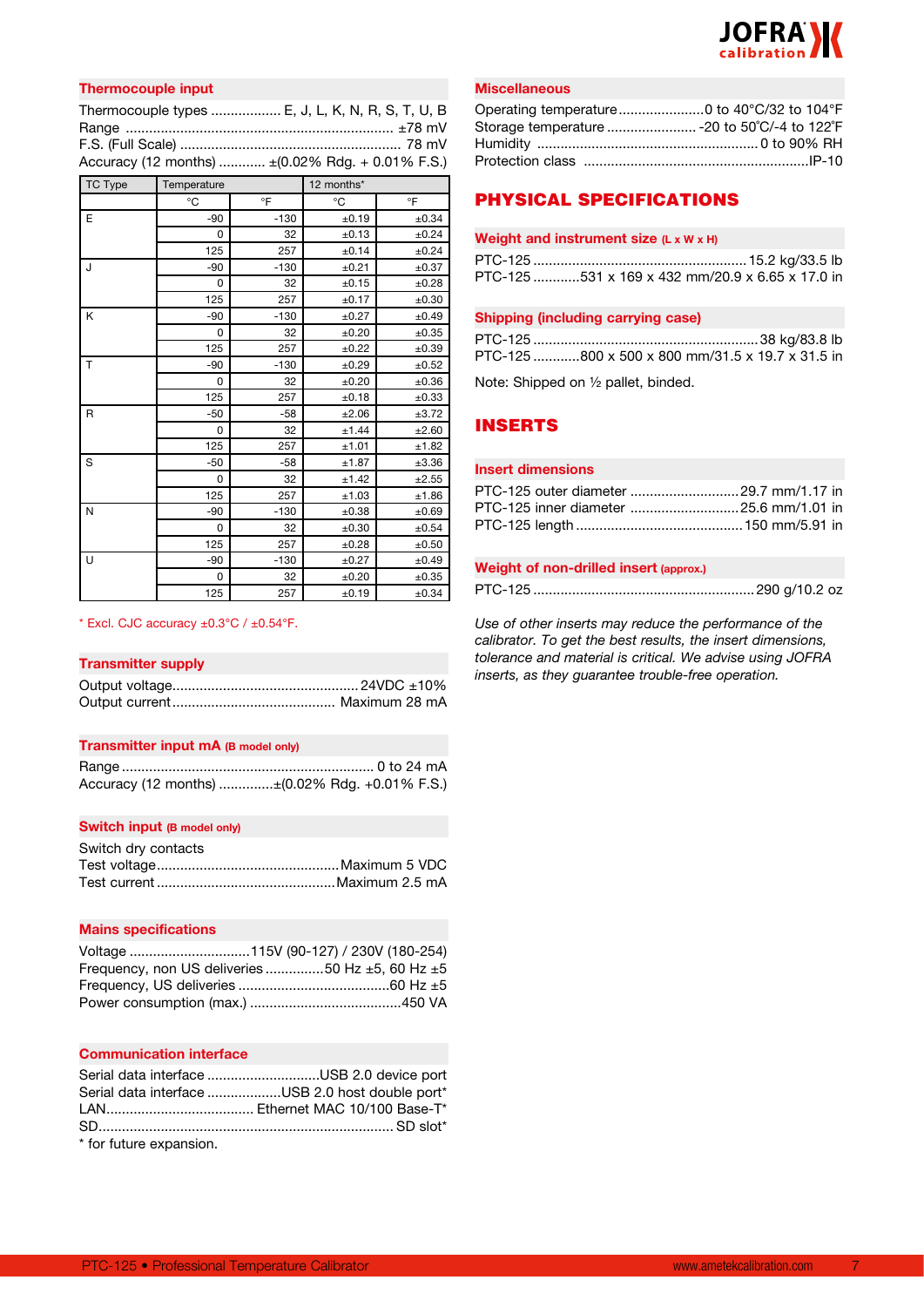

## PREDRILLED INSERTS FOR PTC-125

All predrilled inserts have holes for:

4 mm reference sensor • ¼" reference sensor • 3 mm hole for a sensor All inserts are supplied with an insulation plug drilled with the necessary holes.



| Spare part no. for predrilled inserts with reference holes |               |                      |  |  |  |  |
|------------------------------------------------------------|---------------|----------------------|--|--|--|--|
|                                                            |               | <b>Instrument</b>    |  |  |  |  |
| <b>Sensor diameter</b>                                     | Insert code 1 | <b>PTC-125 A/B/C</b> |  |  |  |  |
| 3 mm                                                       | 003           | 128477               |  |  |  |  |
| 4 mm                                                       | 004           | 128478               |  |  |  |  |
| 5 <sub>mm</sub>                                            | 005           | 128479               |  |  |  |  |
| 6 mm                                                       | 006           | 128480               |  |  |  |  |
| 7 mm                                                       | 007           | 128481               |  |  |  |  |
| 8 mm                                                       | 008           | 128482               |  |  |  |  |
| 9 mm                                                       | 009           | 128483               |  |  |  |  |
| $10 \text{ mm}$                                            | 010           | 128484               |  |  |  |  |
| $11$ mm                                                    | 011           | 128485               |  |  |  |  |
| $12 \text{ mm}$                                            | 012           | 128486               |  |  |  |  |
| $13 \, \text{mm}$                                          | 013           | 128487               |  |  |  |  |
| $14 \text{ mm}$                                            | 014           | 128488               |  |  |  |  |
| $15 \, \mathrm{mm}$                                        | 015           | 128489               |  |  |  |  |
| 16 mm                                                      | 016           | 128490               |  |  |  |  |
| Package of the above inserts                               | <b>SMM</b>    | 128492               |  |  |  |  |

| Spare part no. for predrilled inserts with reference holes |                          |                      |  |  |  |
|------------------------------------------------------------|--------------------------|----------------------|--|--|--|
|                                                            | <b>Instrument</b>        |                      |  |  |  |
| Sensor diameter                                            | Insert code <sup>1</sup> | <b>PTC-125 A/B/C</b> |  |  |  |
| $1/8$ in                                                   | 125                      | 128468               |  |  |  |
| $3/16$ in                                                  | 187                      | 128469               |  |  |  |
| $1/4$ in                                                   | 250                      | 128470               |  |  |  |
| $5/16$ in                                                  | 312                      | 128471               |  |  |  |
| $3/8$ in                                                   | 375                      | 128472               |  |  |  |
| $7/16$ in                                                  | 437                      | 128473               |  |  |  |
| $1/2$ in                                                   | 500                      | 128474               |  |  |  |
| $9/16$ in                                                  | 562                      | 128475               |  |  |  |
| $5/8$ in                                                   | 625                      | 128476               |  |  |  |
| Package of the above inserts                               | <b>SIM</b>               | 128491               |  |  |  |

Note 1: Use the insert code, when ordering a JOFRA standard insert together with the PTC calibrator.



## UNDRILLED INSERTS FOR PTC SERIES

| Inserts, undrilled incl. insulation plugs                                                                   |                          |                      |  |
|-------------------------------------------------------------------------------------------------------------|--------------------------|----------------------|--|
|                                                                                                             | Instrument               |                      |  |
| <b>Inserts</b>                                                                                              | Insert code <sup>1</sup> | <b>PTC-125 A/B/C</b> |  |
| 5-pack, undrilled inserts with no holes                                                                     | UN <sub>1</sub>          | 128453               |  |
| 5-pack, undrilled inserts with two holes for STS reference sensors<br>$(4mm & \frac{1}{4}) and a 3 mm hole$ | UN3                      | 128455               |  |
| Undrilled insulation plug                                                                                   |                          | 126040               |  |

Note 1: Use the insert code, when ordering a JOFRA standard undrilled insert together with the PTC calibrator.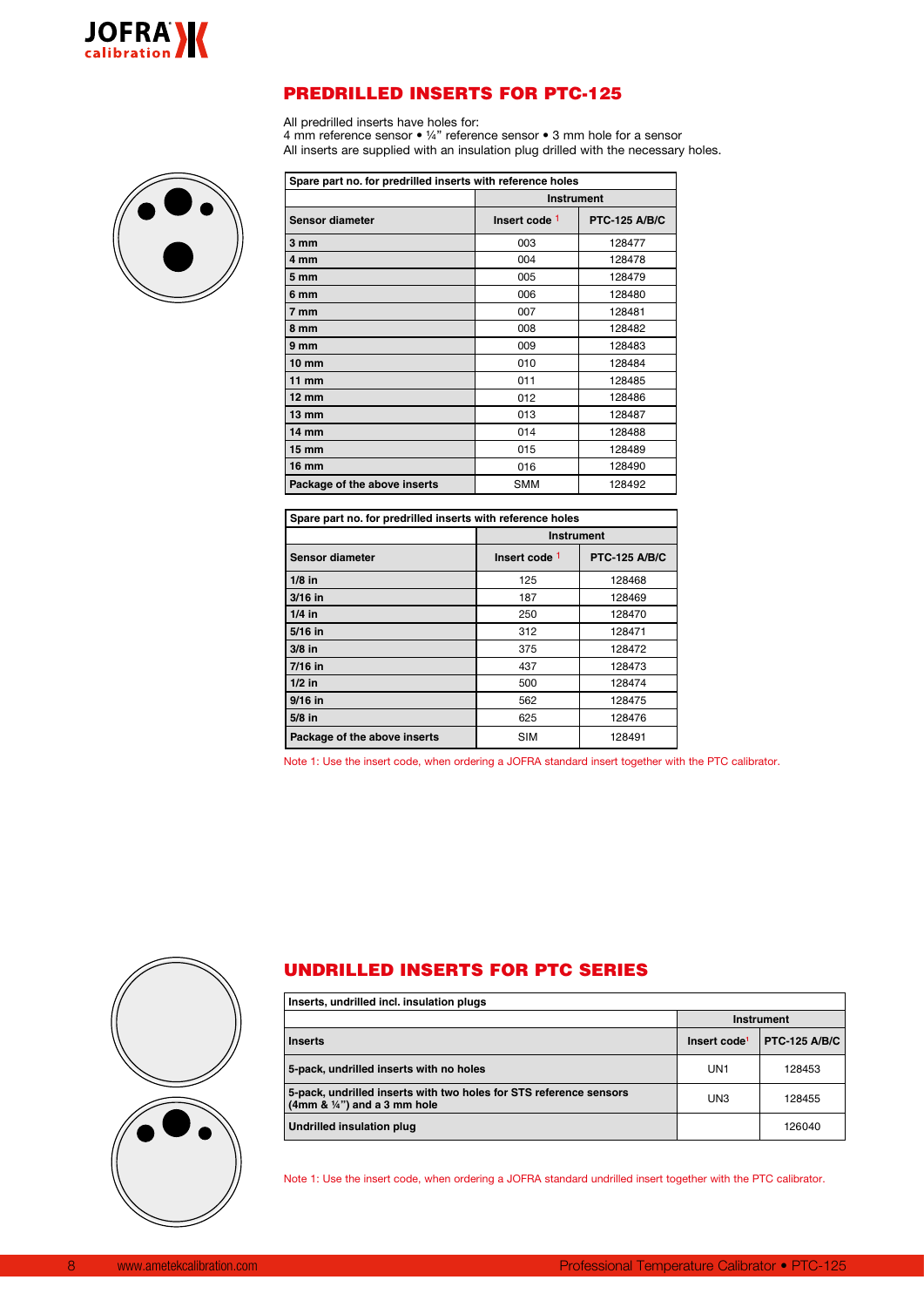

## MULTI-HOLE INSERTS FOR PTC-125 - METRIC (MM)

All inserts are supplied with an insulation plug drilled with the necessary holes.

| Spare part no. for multi-hole inserts - metric (mm)                       |                          |                      |  |  |  |
|---------------------------------------------------------------------------|--------------------------|----------------------|--|--|--|
|                                                                           | <b>Instrument</b>        |                      |  |  |  |
| Insert type                                                               | Insert code <sup>1</sup> | <b>PTC-125 A/B/C</b> |  |  |  |
| Multi-hole type 1                                                         | M01                      | 128456               |  |  |  |
| Multi-hole type 2                                                         | M02                      | 128457               |  |  |  |
| Multi-hole type 3                                                         | M03                      | 128458               |  |  |  |
| Multi-hole type 4                                                         | M04                      | 128459               |  |  |  |
| Multi-hole type 7                                                         | M07                      | 128462               |  |  |  |
| Multi-hole type 8                                                         | M08                      | 128463               |  |  |  |
| Multi-hole type 9                                                         | M09                      | 128464               |  |  |  |
| Set of four Metric Multi Inserts, 3mm to<br>13mm<br>(M04, M07, M08 & M09) | <b>SMX</b>               | 128466               |  |  |  |



Note 1: Use the insert code, when ordering a JOFRA standard multi-hole insert together with the PTC calibrator.







Multi-hole M03

## MULTI-HOLE INSERTS FOR PTC-125 - IMPERIAL (INCH)

All inserts are supplied with an insulation plug drilled with the necessary holes.

| Spare part no. for multi-hole inserts - imperial (inch)                        |                          |                      |  |  |  |  |
|--------------------------------------------------------------------------------|--------------------------|----------------------|--|--|--|--|
|                                                                                | <b>Instrument</b>        |                      |  |  |  |  |
| Insert code                                                                    | Insert code <sup>1</sup> | <b>PTC-125 A/B/C</b> |  |  |  |  |
| Multi-hole type 5                                                              | M05                      | 128460               |  |  |  |  |
| Multi-hole type 6                                                              | M06                      | 128461               |  |  |  |  |
| Multi-hole type 10                                                             | M <sub>10</sub>          | 128465               |  |  |  |  |
| Set of three Imperial Multi Inserts, 1/8 to<br>7/16"<br>(Incl. M05, M06 & M10) | SIX                      | 128467               |  |  |  |  |

Note 1: Use the insert code, when ordering a JOFRA standard multi-hole insert together with the PTC calibrator.

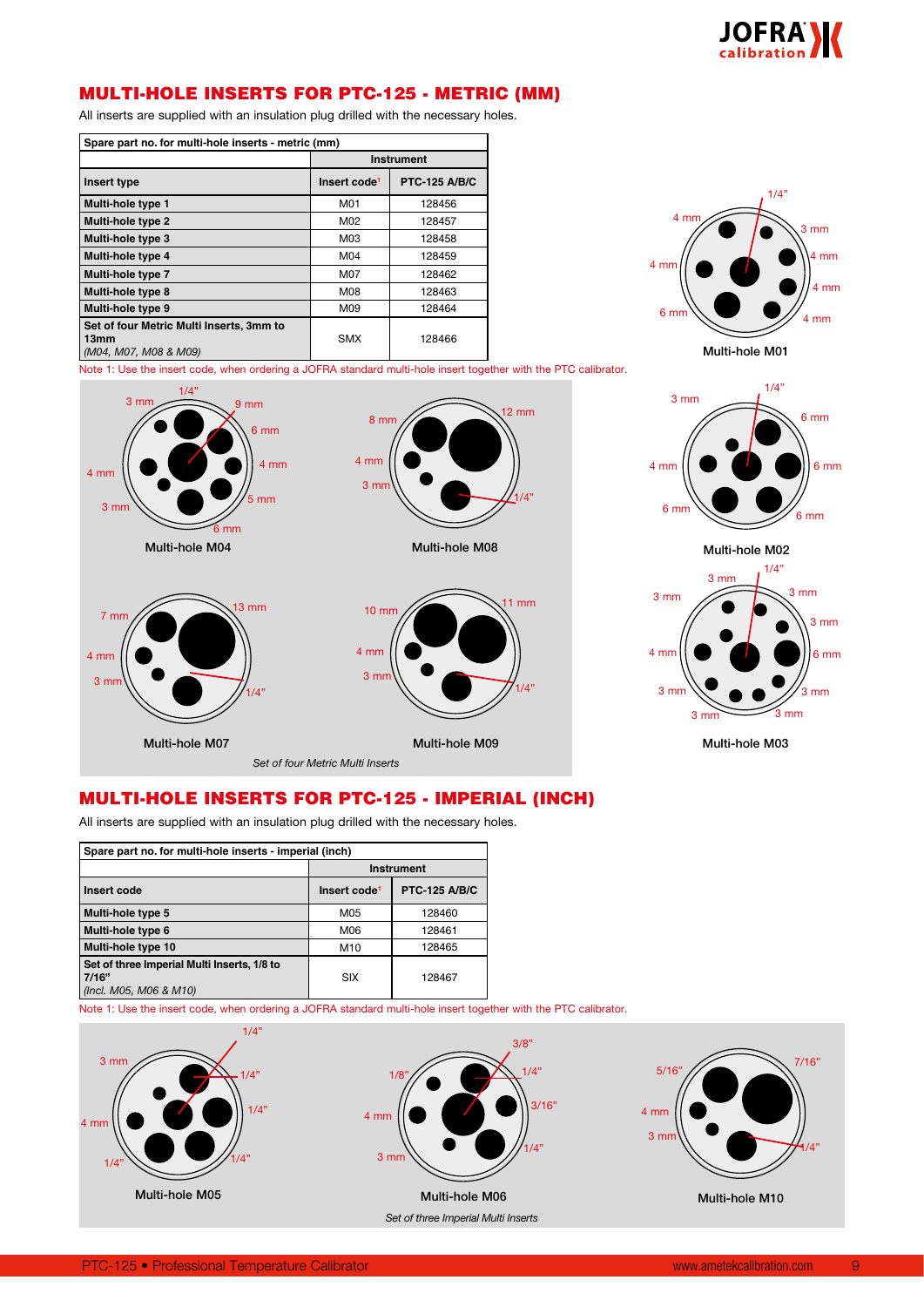



## FUNCTIONAL COMPARISON

|                                                    | Model A | Model B     | Model C |
|----------------------------------------------------|---------|-------------|---------|
| Input                                              | None    | ref and SUT | ref     |
| Dual-zone heating/cooling block                    |         |             |         |
| MVI - Mains Variance Immunity (or similar)         |         |             |         |
| Stability indicator                                |         |             |         |
| Automatic step function                            |         |             |         |
| USB communication                                  |         |             |         |
| Display resolution 0.01°C/°F/K                     |         |             |         |
| Programmable max. temperature                      |         |             |         |
| External precision reference sensor input          |         |             |         |
| "SET" follows "TRUE"                               |         |             |         |
| Input for RTD, TC, mA                              |         |             |         |
| 4-20 mA transmitter input incl. 24 VDC supply      |         |             |         |
| All inputs scalable to temperature                 |         |             |         |
| Automatic switch test (open, close and hysteresis) |         |             |         |

*Ref = Reference sensor, STS-150*

*SUT = sensor-under-test*

## STANDARD DELIVERY

|                                                                           | Model A | Model B | Model C |
|---------------------------------------------------------------------------|---------|---------|---------|
| PTC dry-block calibrator (user spcified)                                  |         |         |         |
| Mains power cable (user specified)                                        |         |         |         |
| Tool for insertion tubes                                                  |         |         |         |
| <b>JOFRACAL</b>                                                           |         |         |         |
| USB cable                                                                 |         |         |         |
| Set of rubber cones for insulation plugs                                  |         |         |         |
| Carrying case                                                             |         |         |         |
| Manual                                                                    |         |         |         |
| Traceable certificate - temperature performance                           |         |         |         |
| Traceable certificate<br>- input performance for reference sensor         |         |         |         |
| Traceable certificate<br>- input performance for sensor-under-test inputs |         |         |         |
| Test cables (2 x red, 2 x black)                                          |         |         |         |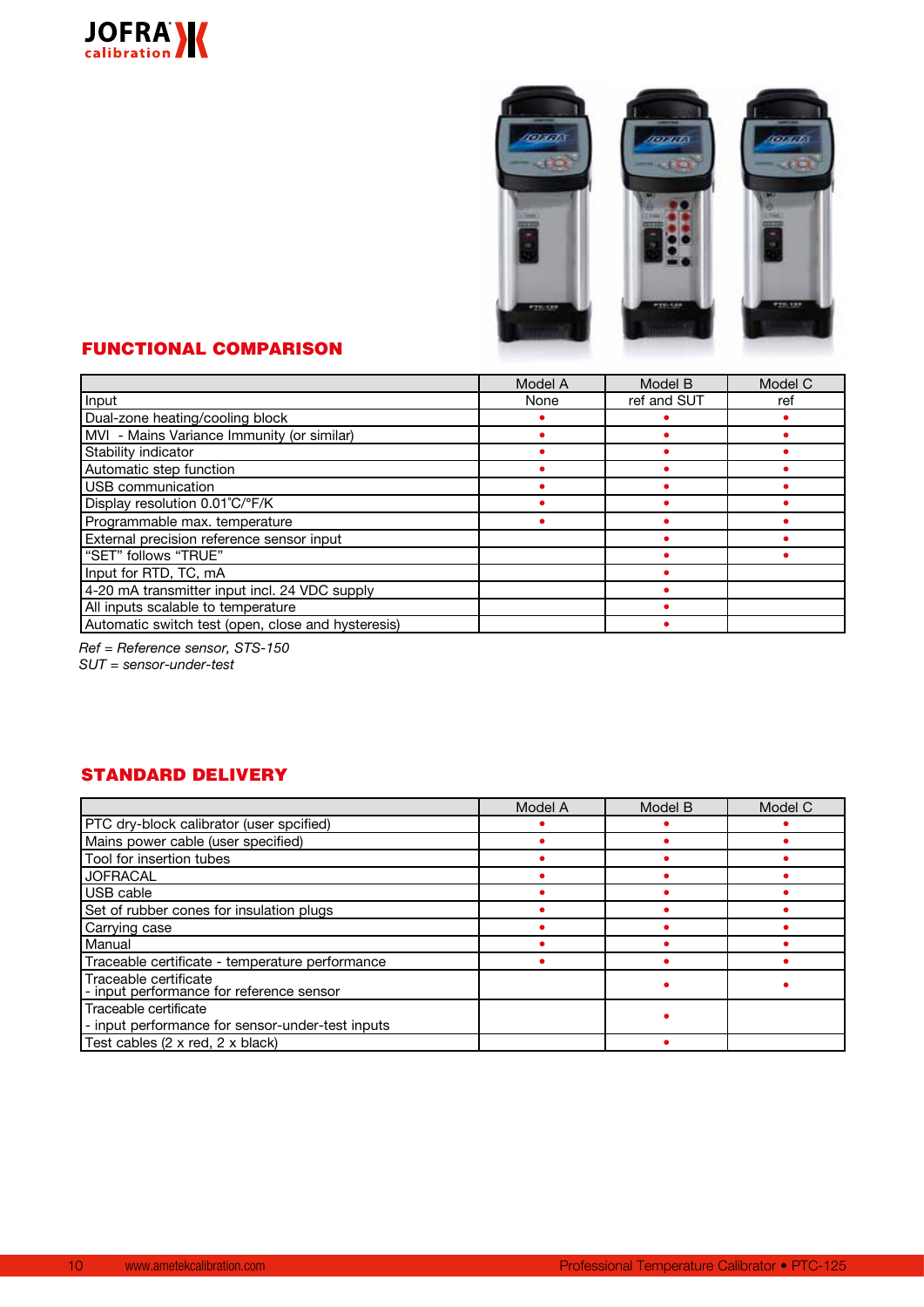

## ORDERING INFORMATION

| Order number  |   |     |   |            |    |     |     |    | Description                                                                                                                                                                                                  |
|---------------|---|-----|---|------------|----|-----|-----|----|--------------------------------------------------------------------------------------------------------------------------------------------------------------------------------------------------------------|
|               |   |     |   |            |    |     |     |    | <b>Base model number</b>                                                                                                                                                                                     |
| <b>PTC125</b> |   |     |   |            |    |     |     |    | PTC-125 series, -90°C to 125°C (-130°F to 257°F)                                                                                                                                                             |
|               |   |     |   |            |    |     |     |    | <b>Model version</b>                                                                                                                                                                                         |
|               | A |     |   |            |    |     |     |    | Basic model, without input                                                                                                                                                                                   |
|               | В |     |   |            |    |     |     |    | Full model, incl. Reference sensor input, Sensor-under-test input                                                                                                                                            |
|               | C |     |   |            |    |     |     |    | Middle model, incl. Reference sensor input                                                                                                                                                                   |
|               |   |     |   |            |    |     |     |    | <b>Power supply (US deliveries 60 Hz only)</b>                                                                                                                                                               |
|               |   | 115 |   |            |    |     |     |    | <b>115VAC</b>                                                                                                                                                                                                |
|               |   | 230 |   |            |    |     |     |    | <b>230VAC</b>                                                                                                                                                                                                |
|               |   |     |   |            |    |     |     |    | <b>Mains power cable</b>                                                                                                                                                                                     |
|               |   |     | А |            |    |     |     |    | European, 230V                                                                                                                                                                                               |
|               |   |     | в |            |    |     |     |    | USA/Canada, 115V                                                                                                                                                                                             |
|               |   |     | C |            |    |     |     |    | <b>UK, 240V</b>                                                                                                                                                                                              |
|               |   |     | D |            |    |     |     |    | South Africa, 220V                                                                                                                                                                                           |
|               |   |     | Е |            |    |     |     |    | Italy, 220V                                                                                                                                                                                                  |
|               |   |     | F |            |    |     |     |    | Australia, 240V                                                                                                                                                                                              |
|               |   |     | G |            |    |     |     |    | Denmark, 230V                                                                                                                                                                                                |
|               |   |     | н |            |    |     |     |    | Switzerland, 220V                                                                                                                                                                                            |
|               |   |     | ı |            |    |     |     |    | Israel, 230V                                                                                                                                                                                                 |
|               |   |     |   |            |    |     |     |    | <b>Insert type and size</b>                                                                                                                                                                                  |
|               |   |     |   | <b>NON</b> |    |     |     |    | No insert selected (standard)                                                                                                                                                                                |
|               |   |     |   | <b>UNX</b> |    |     |     |    | 1 x Undrilled Insert (Please see Insert selection for code)                                                                                                                                                  |
|               |   |     |   | XXX        |    |     |     |    | 1 x Single hole insert (Please see Insert selection for code)                                                                                                                                                |
|               |   |     |   | <b>MXX</b> |    |     |     |    | 1 x Multi hole insert (Please see Insert selection for code)                                                                                                                                                 |
|               |   |     |   | SIX        |    |     |     |    | Set of 3 Imperial multi hole inserts. Covering holes from 1/8" to 7/16"                                                                                                                                      |
|               |   |     |   | <b>SMX</b> |    |     |     |    | Set of 4 Metric multi hole inserts. Covering holes from 3mm to 13mm                                                                                                                                          |
|               |   |     |   | SIM        |    |     |     |    | Set of 9 Imperial inserts. Covering holes from 1/8" to 5/8"                                                                                                                                                  |
|               |   |     |   | <b>SMM</b> |    |     |     |    | Set of 14 Metric inserts. Covering holes from 3mm to 16mm                                                                                                                                                    |
|               |   |     |   |            |    |     |     |    | <b>User Interface Functionality</b>                                                                                                                                                                          |
|               |   |     |   |            | U1 |     |     |    | Complete functionality package - workorders, Full Sensor-Under-Test types, Engineering units (B model only)                                                                                                  |
|               |   |     |   |            |    |     |     |    | <b>External Reference sensor (B &amp; C models only, optional)</b>                                                                                                                                           |
|               |   |     |   |            |    | R16 |     |    | STS-150 Ref. sensor. Dia. 4mm. Length 192mm (STS150A912EH)                                                                                                                                                   |
|               |   |     |   |            |    |     |     |    | <b>Calibration Certificate</b>                                                                                                                                                                               |
|               |   |     |   |            |    |     | F   |    | Traceable Callibration Certificate. (standard)                                                                                                                                                               |
|               |   |     |   |            |    |     | н   |    | Accredited Calibration Certificate - ISO17025                                                                                                                                                                |
|               |   |     |   |            |    |     | EA  |    | Full EURAMET Calibration Certificate - ISO17025                                                                                                                                                              |
|               |   |     |   |            |    |     | FS  |    | Traceable System Calibration Certificate (B & C model only)                                                                                                                                                  |
|               |   |     |   |            |    |     | нs  |    | Accredited System Calibration Certificate (B & C model only) - ISO17025                                                                                                                                      |
|               |   |     |   |            |    |     | EAS |    | Full EURAMET System Calibration Certificate (B & C model only) - ISO17025                                                                                                                                    |
|               |   |     |   |            |    |     |     |    | <b>Accessories</b>                                                                                                                                                                                           |
|               |   |     |   |            |    |     |     | СT | Solid Protective Carrying case with trolley * Carrying case included in stadard delivery                                                                                                                     |
|               |   |     |   |            |    |     |     | TR | Solid Protective Carrying case with trolley & Support rod set                                                                                                                                                |
|               |   |     |   |            |    |     |     |    | <b>Sample order number</b>                                                                                                                                                                                   |
| <b>PTC125</b> | в | 230 | A | <b>SMX</b> | U1 | R16 | EA  | TR | JOFRA PTC-125 B with 230VAC, EU power cord, set of metric inserts, User Interface functionality, STS-150 ref.<br>sensor, full EA temp. calibration certificate, and carrying case with trolley & support rod |